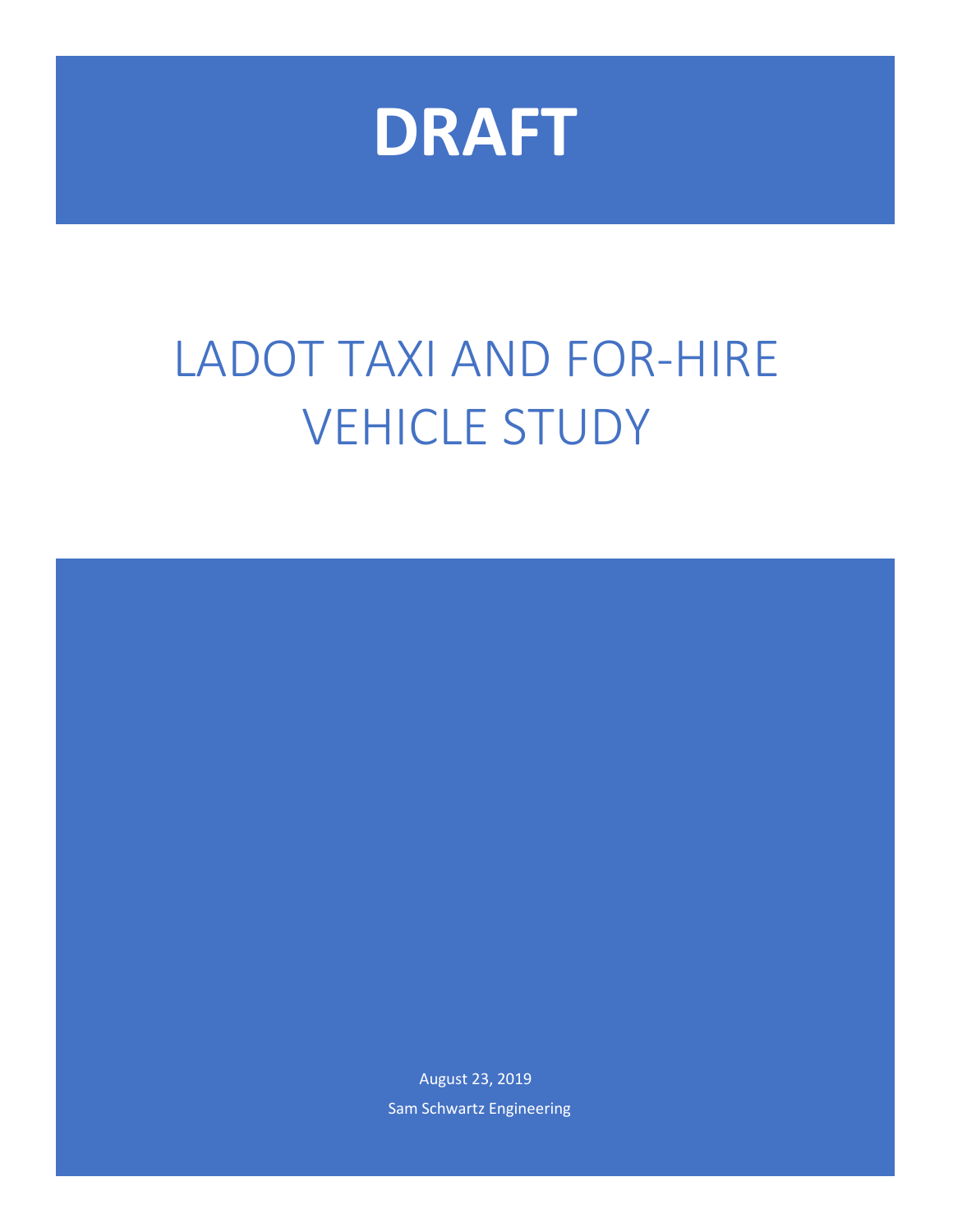

## 0. Executive Summary **Section 1: Background and Methodology**

The growth of shared and on-demand mobility over the last decade has presented challenges for urban transportation and policy. While this growth in Transportation modes is expanding the number of mobility options available to Angelenos, it is also impacting congestion, impacting the incumbent taxicab industry, and thus, requires attention. Most of these modes are owned and operated by private companies and operate within the public right-of-way. LADOT is embarking on a proactive approach to manage these companies to protect consumers, ensure public safety, manage curb space, level the playing field for incumbent taxicab companies, and minimize modal conflicts.

Since the arrival of transportation network companies (TNCs) in Los Angeles, taxi ridership in the city has declined by 51% between March 2013 (peak ridership) and March 2017 (latest data available). Assuming a linear rate of decline consistent with trends from other large U.S. metropolitan areas, the report estimates a 77% decline in taxi ridership between March 2013 and November 2018. There is no question that the competition and disruption created by TNCs and other shared modes have set the stage for a broader paradigm shift in transportation policy and regulation. This disruption has led governments to start thinking about transportation regulation as not just about the management of roadways and public transportation systems, but also about the integration of private for-hire transportation services into the overall mix of public and private modes. Addressing these emerging issues are important because the distinctions between modes and sub-modes, as well as between public and private transportation, continue to become more blurred as a result of technological innovations (e.g., shared mobility networks, connected and automated vehicles, smartphone technology, and data-sharing platforms).

Recognizing this evolution, disruption, and growing multimodal nature of travel within Los Angeles' mobility ecosystem, the Los Angeles Department of Transportation (LADOT) is eager to understand how the growth of shared micromobility and TNCs, the potential for growth of automated taxis and urban air mobility, and changes in travel behavior can help Angelenos reimagine the transportation network. In 2018, LADOT initiated a planning process to determine the best framework for regulating taxis, TNCs, microtransit and all forms of for-hire transportation services according to a single for-hire vehicle framework in accordance with the department's strategic implementation plan. The city hired a consultant to independently review and evaluate current regulatory practices and suggest alternative approaches, where appropriate.

#### **Existing Regulatory Structure**

LADOT regulates taxicabs as a public utility subject to the jurisdiction of the Board of Taxicab Commissioners and the Los Angeles Department of Transportation. Anyone wishing to operate a taxicab in Los Angeles must obtain a franchise agreement with the city and each vehicle must be permitted by the Taxicab Commission. The five-member Taxicab Commission is responsible for adopting rules and regulations governing the taxicab utility industry, including rules and regulations pertaining to the service, safety, and operation of the vehicles; rules and regulations prescribing limitations, conditions and qualifications of applicants for vehicle permits and driver permits; and rules and regulations specifying the monetary penalties that may be assessed against operators and drivers. LADOT is responsible for general administration and enforcement of the established rules and regulations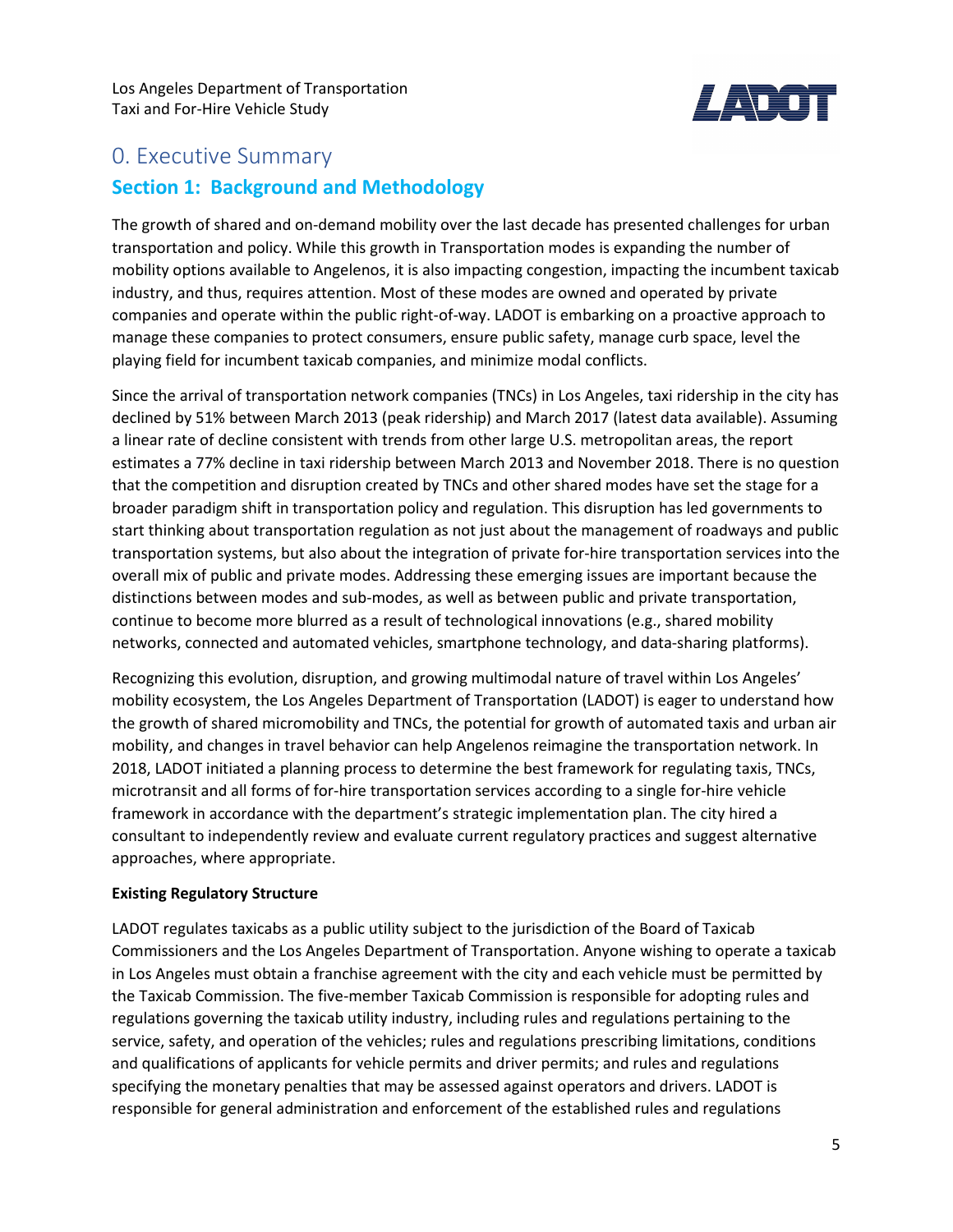

applicable to taxicab companies, drivers, and vehicles, including conducting background checks and permitting of both taxicab drivers and taxicab vehicles.

As of August 2019, there are nine existing ordinances granting franchises to provide taxicab service in Los Angeles. These franchises were granted by the City Council following determination of public need analysis using the procedures prescribed in Administrative Code Section 13 and Ordinance No. 58200 for granting franchises, permits, and privileges. While the city initially adopted a franchise model in the mid-1990s, the existing ordinances became effective in 2001 and the city granted extensions to all current taxicab operators under their existing franchise agreements through December 31, 2019.

The franchise system places geographic restrictions on where taxicab companies and drivers may operate. The City of Los Angeles is divided into five different service zones (A through E). Each operator maintains primary service responsibility in at least one service zone but may have responsibility for up to three service zones. Under the terms of the franchise ordinance, a certain percentage of the operator's fleet must be dedicated to operating within the assigned service zone(s), and franchisees are expected to distribute their fleets through the service zone as necessary to meet demand and service response levels. Taxicab companies may supply service throughout the City but must maintain acceptable service in their primary service area.



In addition to regulating service areas, the franchise system maintains specific requirements for:

- Data reporting
- Performance standards and evaluation
- Vehicle safety and inspections
- Driver requirements
- Enforcement by the Taxi Commission and the LADOT For-Hire Policy and Enforcement Division, the Authorized Taxicab Supervision (ATS) at LAX, and the Los Angeles Police Department (LAPD)
- Equitable service standards including compliance with the Americans with Disabilities Act (ADA) and prohibiting discriminatory practices
- Vehicle and technology requirements to encourage innovation and environmental sustainability

The existing regulatory structure and requirements under the franchise system are reviewed in greater detail in the report.

#### **Report Overview and Study Methodology**

This report reviews Los Angeles' existing franchise system and operating requirements for taxis, discusses the impacts of TNCs on the taxi industry, and reviews issues related to bandit cabs and enforcement. As part of this study, the consultant conducted a peer review of regulations, policy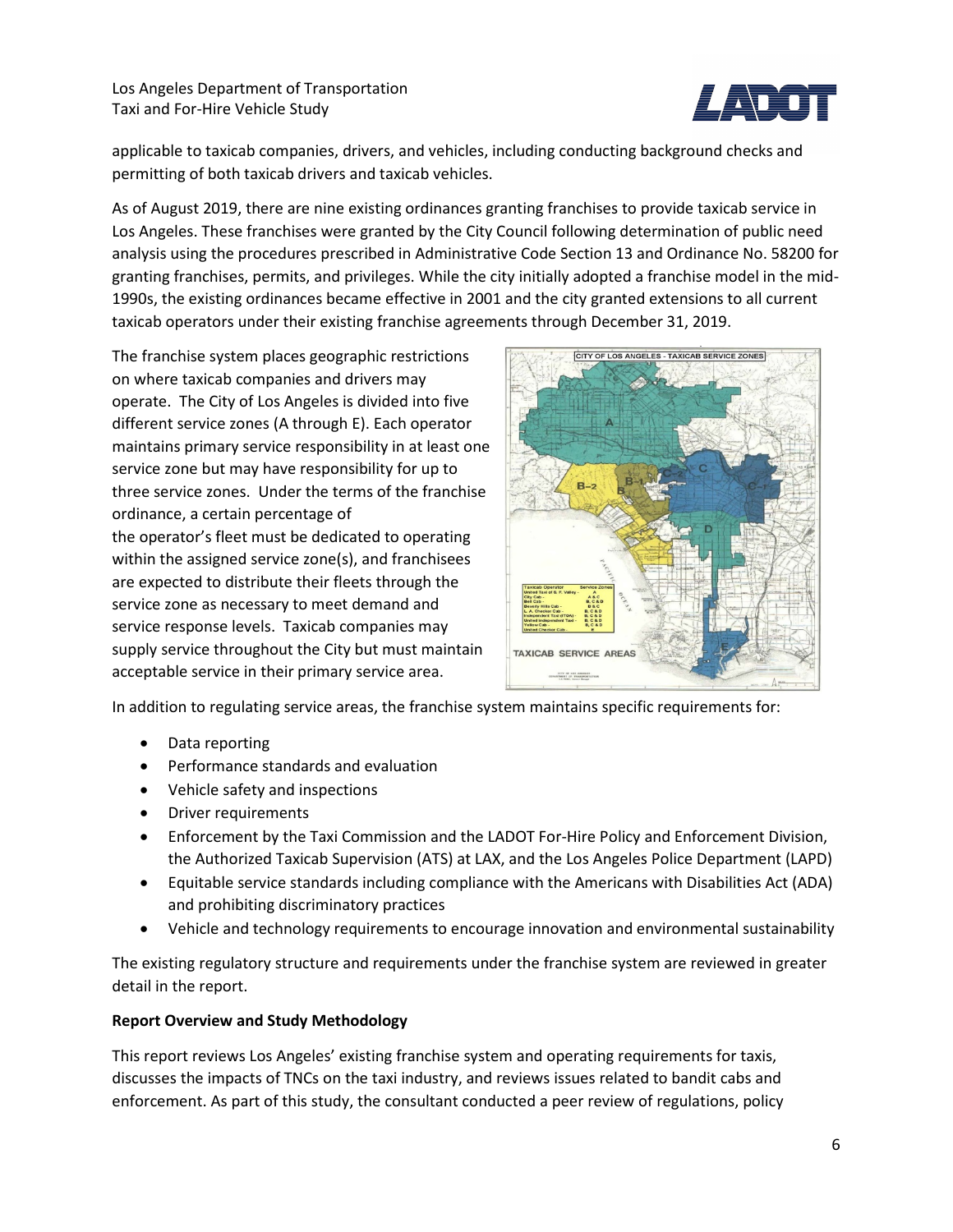

considerations, current practices, and organizational structures as part of a broader review of the city's for-hire service regulation. The consultant employed a multi-method approach that included a:

- **Taxi and Private Transportation Vehicle Study Framing Workshop** to determine the study's goal and focus
- **Peer city review** regulations, policies, or accepted practices regarding taxicabs and for-hire vehicles from 11 domestic and international cities
- **Stakeholder engagement** with taxi operators, TNCs, taxi drivers, Los Angeles World Airports (LAWA), AccessLA Paratransit Services, and the Los Angeles City Council
- **Review of taxi complaints** submitted to the LADOT and a **customer satisfaction survey**  conducted by the Fairfax Research Group for Access paratransit services
- **Customer satisfaction survey** implemented in partnership with taxi app Curb
- **Development of a proposed regulatory framework**
- **Review of the department's staffing and organizational structure**, with an examination of how this could evolve given changes in transportation technology and the regulatory framework

This report summarizes key findings from stakeholder engagements and customer surveys. Finally, this study proposes a framework to regulate all for-hire vehicle services in Los Angeles and incentivizes services that align with the city's goals and objectives. The proposed framework discusses the purpose of for-hire regulation, key policy considerations (e.g., equity, congestion mitigation, accessibility, staffing implications, etc.), and proposes an incentive program and implementation plan.

### **Section 2: Findings**

The following section outlines the findings from the study and provides recommendations for the regulatory framework and incentive system.

#### **Proposed Regulatory Framework**

LADOT will transition from the Franchise System to an Open Market with Entry Requirements system as a primary step to level the playing field between the incumbent taxicab industry and TNCs. This includes being part of a universal dispatch system coupled with relaxed requirements on trade dress, an expedited onboarding system, and other enhancements including TNC-like upfront pricing models to help modernize taxi service for customers in the Los Angeles region.

In addition, recognizing the notable transformation that has occurred with the arrival of microtransit, shared micromobility, TNCs, and other mobility innovations, as well as the potential disruption associated with upcoming vehicle automation and urban air mobility, this report proposes a flexible, incentive-based regulatory framework that can be applied to all incumbent, innovative, and emerging mobility service providers to achieve the city's goals and preferred outcomes. The proposed framework identifies eight regulatory categories:

- For-hire Services (Taxi/TNCs)
- Automated For-Hire Services (Taxi/TNCs)
- High-Occupancy Vehicle (HOV)/Microtransit
- Automated HOV/Microtransit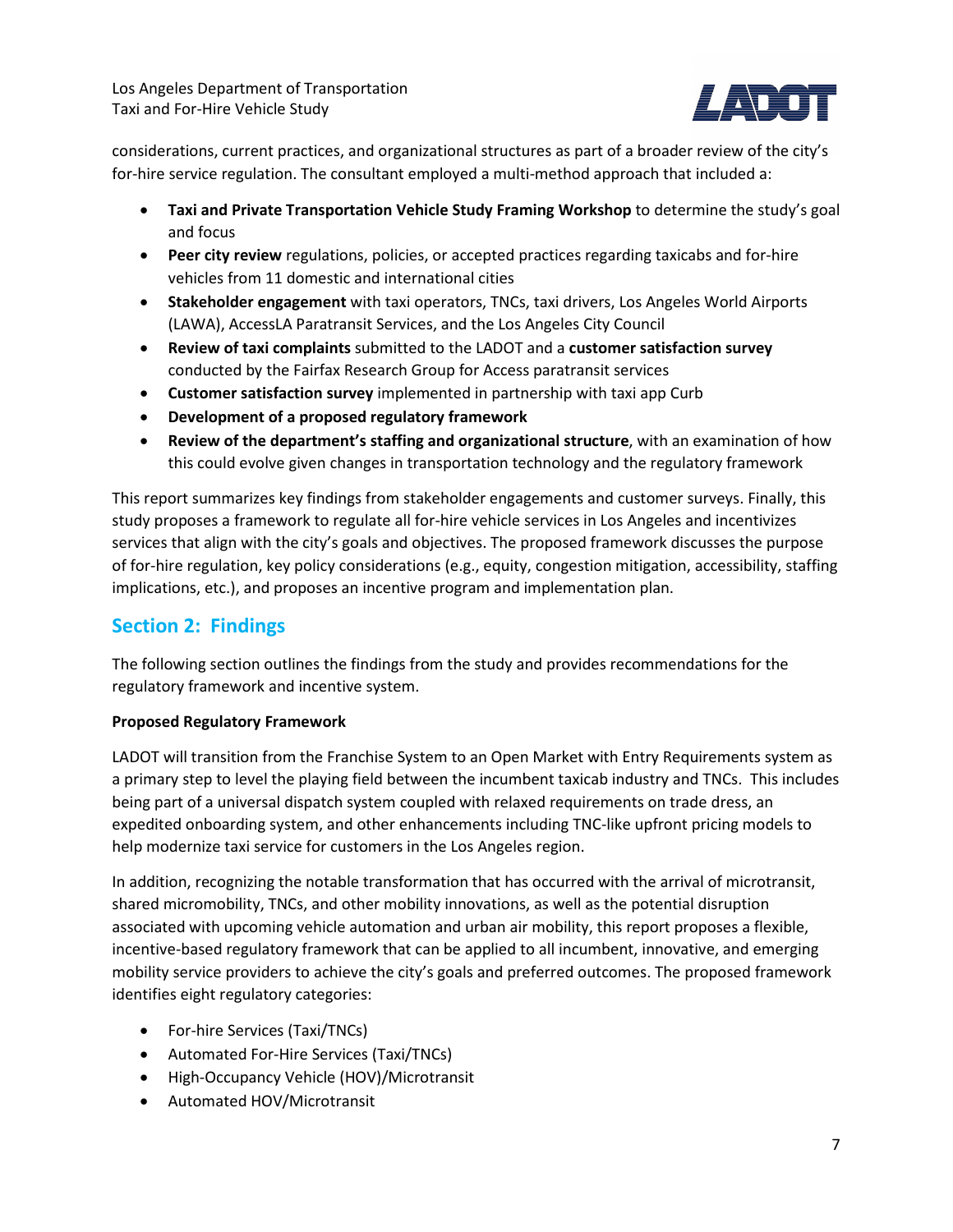

- Goods Delivery
- Automated Goods Delivery
- Urban Air Mobility (UAM)
- Shared Micromobility

The proposed framework is guided by five key principles:

- Improving transportation equity and accessibility;
- Reducing and mitigating congestion;
- Expanding economic opportunities for all Angelenos;
- Fostering innovation and preparing for changes in mobility and technology; and
- Leveling the playing field among various for-hire services.

#### *Incentive Structure*

The incentive structure is based on LADOT's values surrounding mobility and will require mobility providers to meet certain performance metrics in order to access certain privileges in that category. Within each regulatory category, there will be a menu of incentives to reward participants for reaching or exceeding certain performance metrics, as determined by LADOT. With this, LADOT can use choice architecture to encourage private mobility companies towards better decisions. Decisions are not made within a vacuum and choice architecture refers to the design in which choices can be presented to companies and the impact of that on decision making. This framework is intended to provide flexibility and allow the LADOT to encourage mobility service providers to serve public interest while encouraging private sector innovation.

The foundation of the proposed policy framework is that measurable metrics will be used to judge the performance of taxi and other for-hire transportation services. Each metric is tied to one of LADOT's goals in order to ensure that we are encouraging actionable behaviors that will lead to our preferred outcome. Metrics are also tied to specific incentives to reward participants for reaching or exceeding each performance metric. the following incentive structure is proposed for taxicabs, TNCs and microtransit and is in addition to minimum permitting requirements.

#### **Goal 1: Improve Transportation Equity and Accessibility**

| <b>Performance Indicators</b>                                                                                                                                                                           | <b>Incentive</b>                                                                                                                                   |
|---------------------------------------------------------------------------------------------------------------------------------------------------------------------------------------------------------|----------------------------------------------------------------------------------------------------------------------------------------------------|
| Diverse payment options - cash and card options<br>available                                                                                                                                            | Minimum required to access incentives in this<br>category                                                                                          |
| Coverage of underserved areas (e.g., low-income,<br>minority, and other communities): average wait<br>times in low-income and minority communities<br>must relatively be within a certain percentage of | For taxis, participation in third party universal<br>booking system, if spatial equity performance is<br>documented through provision of MDS data. |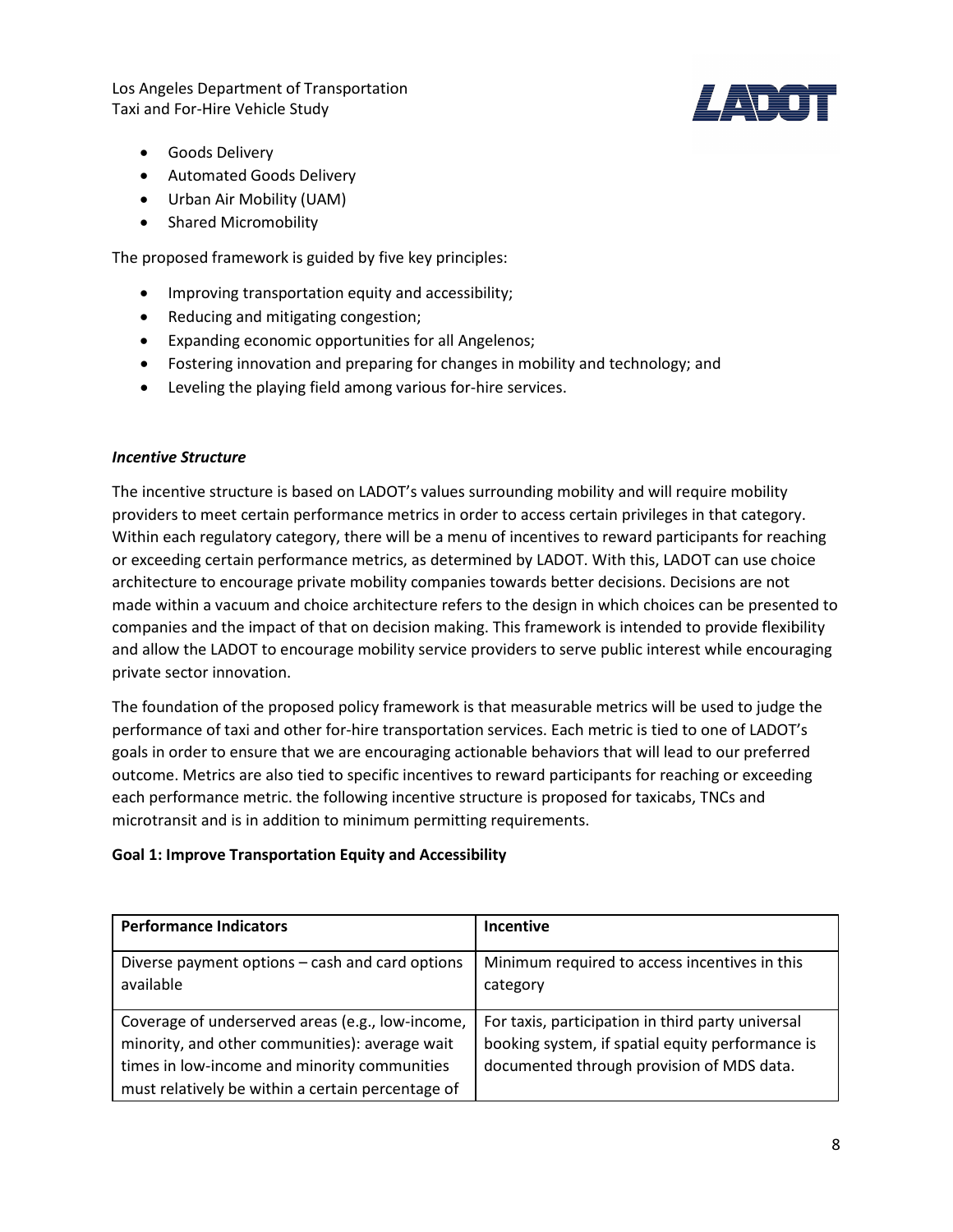

| all other areas served within jurisdictions where                                                                                                                          | For TNCs and microtransit, partial refund on trip                                                                                                                                                                             |
|----------------------------------------------------------------------------------------------------------------------------------------------------------------------------|-------------------------------------------------------------------------------------------------------------------------------------------------------------------------------------------------------------------------------|
| vehicles are permitted to operate.                                                                                                                                         | accessibility fee.                                                                                                                                                                                                            |
| Accessible vehicles: successful location and<br>matching of an accessible vehicle within a certain<br>percentage wait time compared to the service's<br>overall wait time. | Collected Accessibility trip fees may be used for<br>maintenance or purchase of Wheelchair<br>Accessible Vehicles (WAVs). The LADOT will also<br>explore a reduction or elimination of WAV permit<br>fees for top performers. |

#### **Goal 2: Decrease or mitigate congestion; emissions reductions.**

| <b>Performance Indicators</b>                                                                                                      | <b>Incentive</b>                                                                            |
|------------------------------------------------------------------------------------------------------------------------------------|---------------------------------------------------------------------------------------------|
| Participation in pooled ride services (either their<br>own, as a microtransit service, or through a<br>service such as Bandwagon)  | Minimum required to access incentives in this<br>category                                   |
| Meet minimum average vehicle occupancy goals<br>or percentage of pooled rides                                                      | Access to network of HOV lanes, including on<br>surface streets                             |
| Documented use of designated pick-up and drop-<br>off areas only in identified congestion zones<br>(through provision of MDS data) | Access to off-street driver rest areas with EV<br>charging stations, bathrooms and vending. |

#### **Goal 3: Expand economic opportunities and fostering innovation.**

| <b>Performance Indicators</b>                          | <b>Incentive</b>                                                                                                               |
|--------------------------------------------------------|--------------------------------------------------------------------------------------------------------------------------------|
| Compliance with data sharing in standard MDS<br>format | Minimum standard for taxis; Permit to operate<br>automated vehicle and urban air mobility pilot<br>programs for TNCs and taxis |

#### **Goal 4: Enhance openness and flexibility to new technology.**

| <b>Performance Indicators</b>                  | <b>Incentive</b>                                                                       |
|------------------------------------------------|----------------------------------------------------------------------------------------|
| Participation in universal booking application | Mandated schedule with pilot program in future<br>minimum requirements for permitting. |